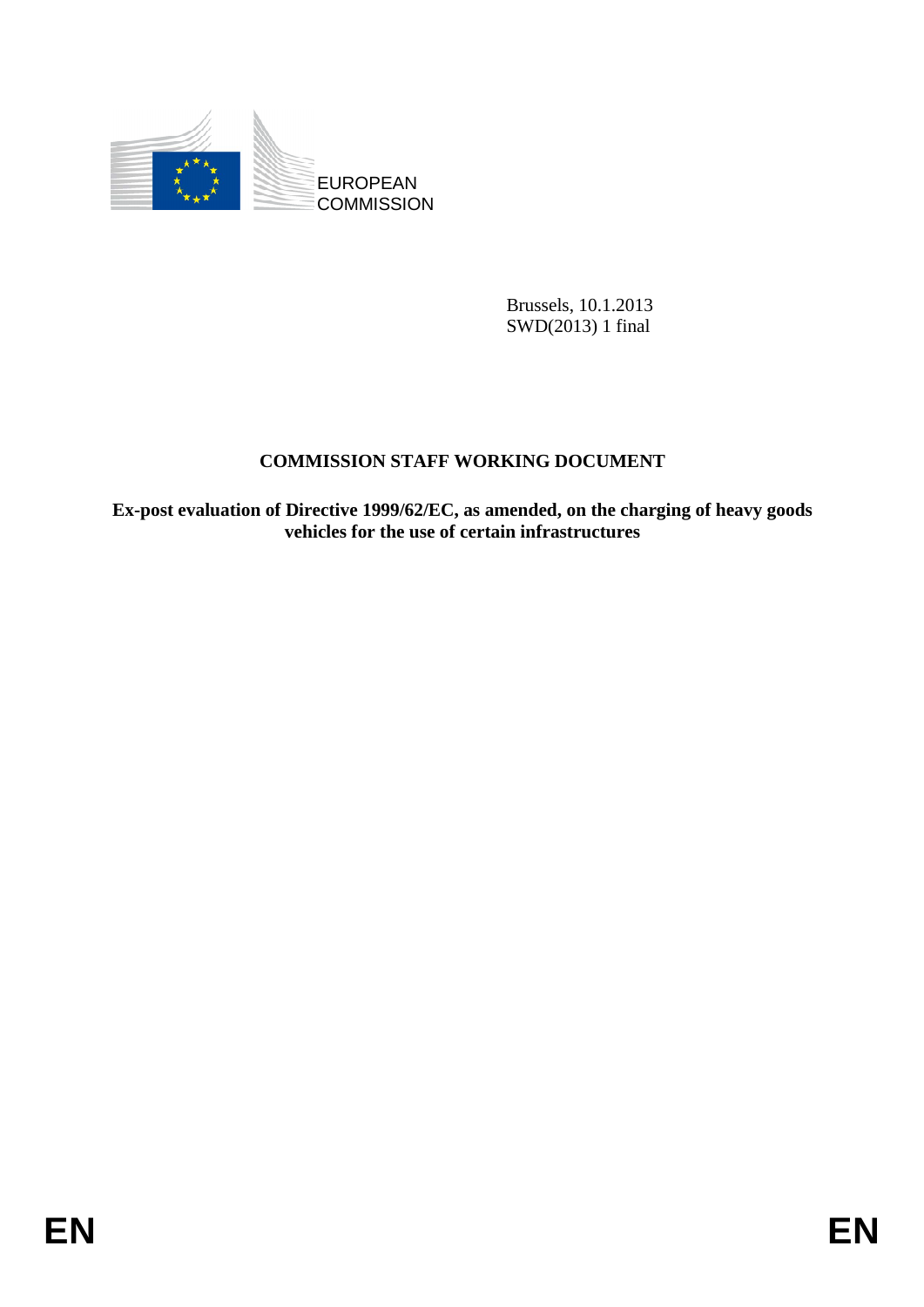## **COMMISSION STAFF WORKING DOCUMENT**

#### **Ex-post evaluation of Directive 1999/62/EC, as amended, on the charging of heavy goods vehicles for the use of certain infrastructures**

### **1. INTRODUCTION**

In view of the strategy of the  $2011$  Transport White Paper<sup>1</sup> to move towards the full application of the 'user pays' and 'polluter pays' principles, this ex-post evaluation analyses the effects of Directive 1999/62/EC of the European Parliament and of the Council on the charging of heavy goods vehicles for the use of certain infrastructures. The ex-post evaluation, which primarily is based on information provided by the Member States supplemented by information obtained from research literature, will provide conclusions as to whether the key objectives of the Directive were achieved and highlight possible gaps, which remain to be addressed in line with the above-mentioned strategy.

## **2. THE KEY OBJECTIVES AND REQUIREMENTS OF THE DIRECTIVE**

The following section of the ex-post evaluation highlights and explains some important features of the Directive. The Directive does not oblige Member States to levy tolls or user charges on users but sets out the main requirements that Member States have to observe if they intend to introduce road charging schemes that fall within the scope of the Directive in terms of vehicle and geographic scope.

#### **2.1. Vehicle scope**

The 2006 amendment of the Directive extended the vehicle scope to include goods vehicles having a maximum permissible laden weight between 3.5 and 12 tonnes.

#### **2.2. Geographic scope**

The Directive applies to roads that belong to roads of the trans-European transport network (TEN-T) and to motorways. Other roads are outside the scope of the Directive as are sections of the trans-European network that are located in urban areas. This does not mean, however, that these other roads cannot be charged and it does not prevent Member States from implementing integrated road charging schemes that cover the entire road network.

#### **2.3. User charges or tolls**

The Directive allows two types of payment for the use of road infrastructure. The payment of a "user charge", as defined in the Directive, gives the user the right to use the infrastructure for a period of time (a day, a week, a month or a year) whereas tolls are based on the distance travelled. According to the Directive, tolls shall be

<u>.</u>

<sup>1</sup> COM(2011)144 Final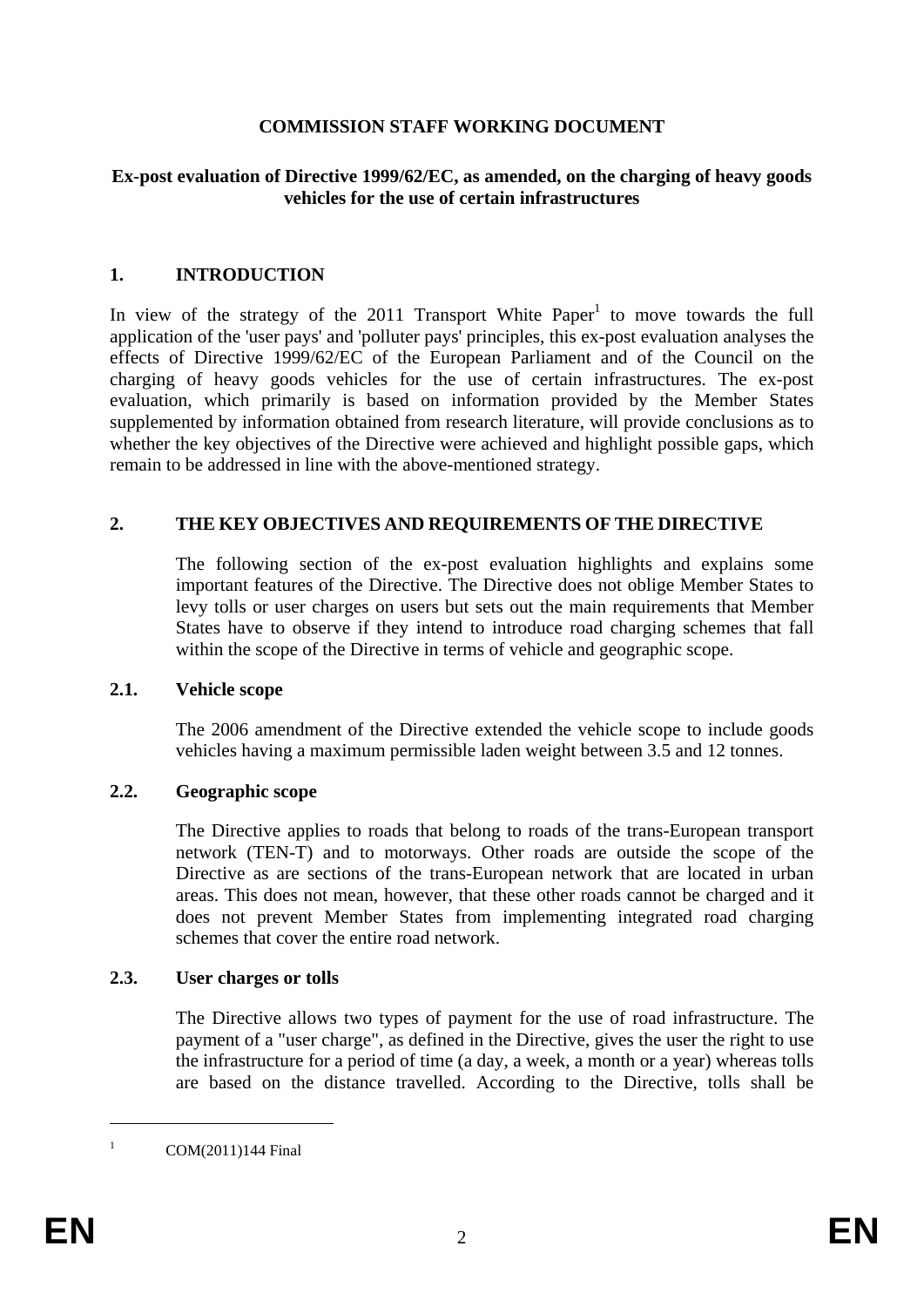calculated in such a way that they can recover the infrastructure costs, including  $$ optionally - a return on capital or a profit margin based on market conditions. As for user charges, the Directive stipulates the maximum amounts that can be charged for the yearly and the daily user charges and requires that the price of the monthly and the weekly rates have to be proportionate to their duration.

Kilometre-based tolls are generally preferable to user charges as they enable a fairer implementation of the "user pays" principle. The limits on the maximum amounts of the user charges that can be imposed on road users make it easier for Member States with large infrastructure networks to recover a fair share of the infrastructure cost from heavy goods vehicles as opposed to Member States with smaller infrastructure networks. As an example, if an average infrastructure cost of 15 eurocents per vehicle-kilometre is assumed, the maximum price of a daily vignette (which is capped by the Directive at 11 euros) would be the equivalent to the toll that could be charged for travelling a distance of only about 73 kilometres. Or, to look at it from another perspective, an average daily distance travelled of 300 kilometres would mean a cost per kilometre of less than 4 eurocents.

## **2.4. Toll differentiation**

The Directive requires toll rates to be differentiated to combat air pollution and allows toll rates to be differentiated to tackle congestion but requires that the differentiation is proportionate to the objective pursued and revenue neutral.

Member States are required to vary toll rates according to the EURO emission class of the vehicles to which the tolls are applied unless they derogate from this requirement in a way that is compatible with the Directive. Differentiation of toll rates to reduce congestion is also allowed but unlike differentiation according to EURO class this is not an explicit requirement.

#### **2.5. Mark ups**

Securing financing for transport infrastructure projects in mountainous areas was also one of the objectives of the amendment of the Directive. The Directive allows a mark-up of tolls on specific road sections in mountainous areas provided that the corresponding additional income is earmarked to finance the construction of priority projects of the TEN- $T^2$  which offer alternative route on the same corridor, including projects involving other modes of transport.

#### **2.6. Use of revenues**

The Directive recommends that revenues from road charges should be used to benefit the transport sector and optimise the entire transport system but there is no obligation on Member States to earmark the revenues. Given that the Directive limits the level of tolls to what is necessary for the recovery of infrastructure costs, even in the absence of mandatory earmarking the revenues from tolls can compensate for past,

<sup>2</sup> In the proposal for a regulation establishing new guidelines for the development of the trans-European network, the concept of priority projects is replaced by the concept of core network projects (see COM (2011) 650).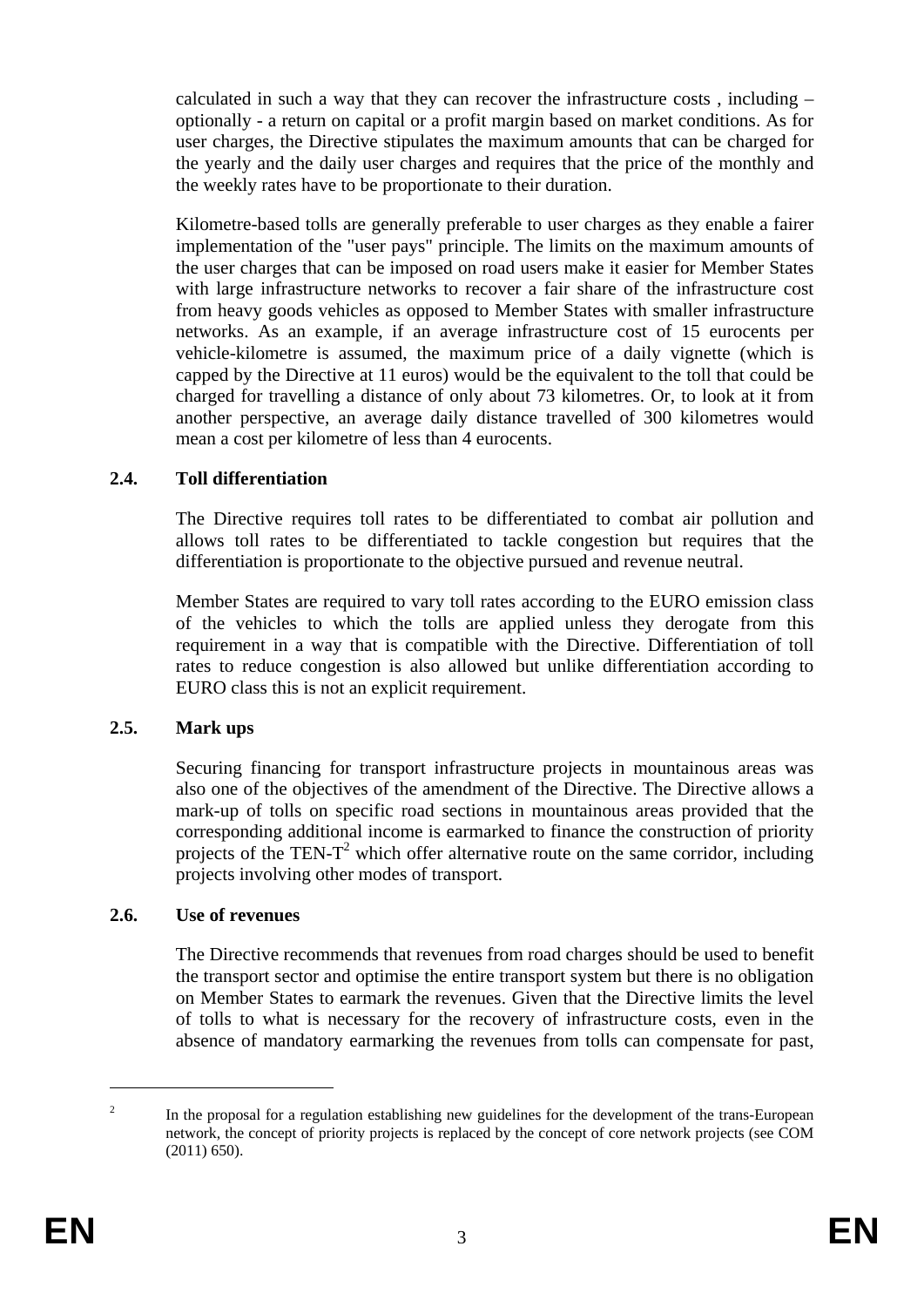present or future infrastructure costs. However, in the absence of earmarking there is no guarantee that the financing of adequate infrastructure is assured.

## **2.7. Internalisation of external cost**

The Directive limits toll rates to what is necessary to recover infrastructure costs but the differentiation of toll rates according to the EURO emission class of the vehicle and the level of congestion allows price signals to be given to hauliers with a view to try to influence their behaviour. Such toll differentiation can be regarded as a rudimentary internalisation of the relevant external cost.

In 2011, the European Parliament and the Council adopted an amendment of the Directive<sup>3</sup>. Among other things the new Directive authorise the levying of external cost charges reflecting the costs of air and noise pollution generated by the use of vehicles, and it increases the scope of variance of tolls to combat congestion.

## **3. ANALYSIS OF APPLICATION IN MEMBER STATES**

#### **3.1. Transposition of the Directive**

All the 27 Member States have communicated the steps they have taken for the transposition of Directive 1999/62/EC. For the time being, the Commission has initiated one infringement case against Portugal in 2011, primarily due to Portuguese law leaving existing concession toll systems entirely outside the scope of the Eurovignette Directive. The Commission is continuing the examination of measures implemented and notified by Member States.

#### **3.2. Description of current charging schemes**

The current situation in the EU shows a great diversity of approaches to the road charging of heavy goods vehicles, as shown in Annex I. Member States fall into one of the following categories.

#### **3.2.1. Integrated electronic network-wide toll collection**

Austria, the Czech Republic, Germany, Slovakia, Poland and Portugal operate integrated electronic tolling systems on their motorway networks. Some of these network-wide tolling systems include other roads as well in addition to motorways.

The first system to become operational was the Austrian *Maut* that was introduced on 1 January 2004, with the German *Maut* following one year later. The Czech Republic started its electronic tolling system on 1 January 2007 while Slovakia and Portugal launched their systems in 2010. The most recent electronic tolling system was implemented in July 2011 in Poland and several other Member States are preparing similar implementations (see chapter 3.2.2 and Annex 1).

<sup>3</sup> Directive 2011/76/EU of the European Parliament and of the Council of 27 September 2011 amending Directive 1999/62/EC on the charging of heavy goods vehicles for the use of certain infrastructures published in the Official Journal of the European Union (OJ L 269, 14.10.2011, p.1)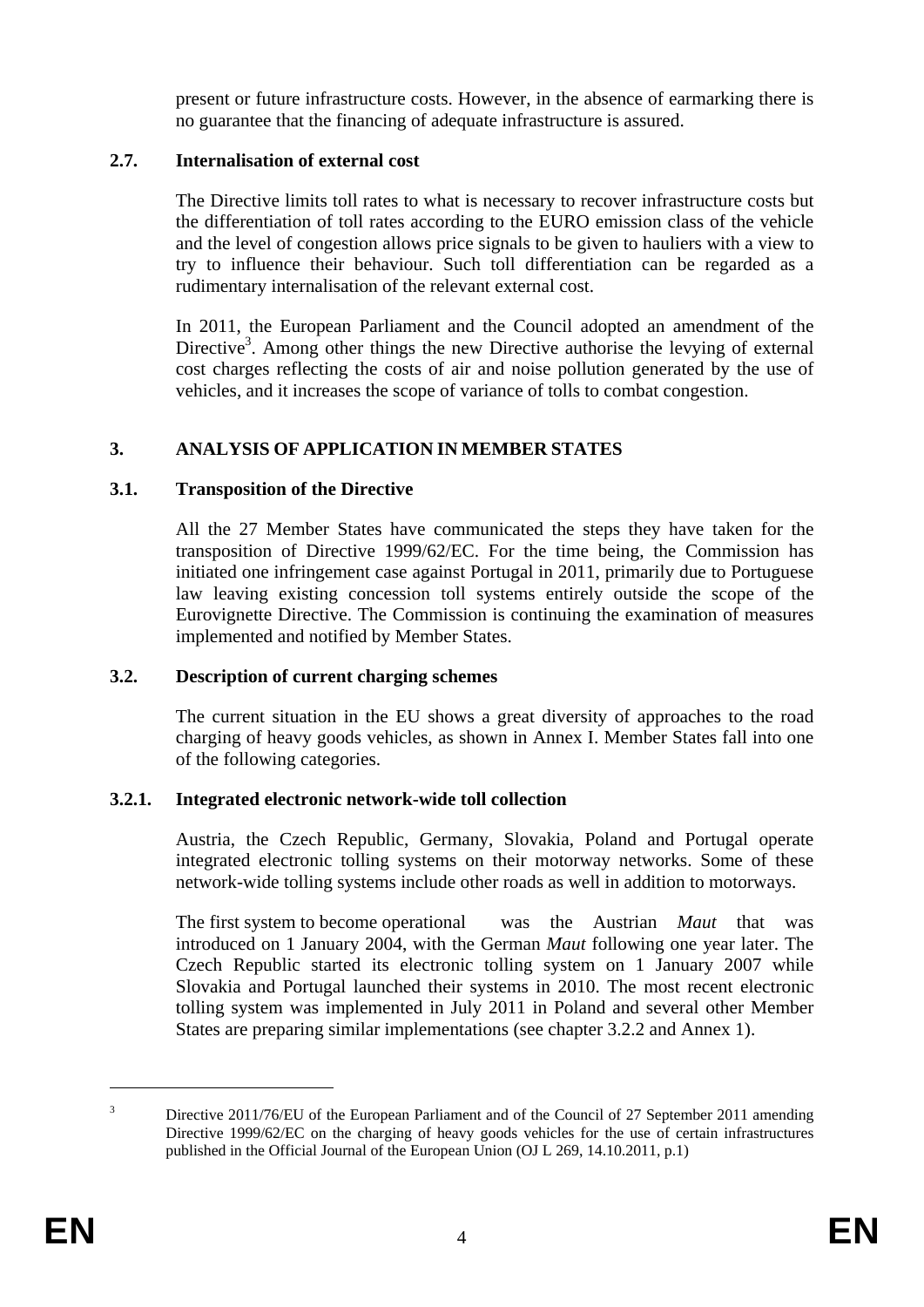# **3.2.2. Eurovignette Protocol**

The Eurovignette Protocol refers to a time-based user charge that is applicable to all vehicles over 12 tonnes when using motorways and some other roads in Belgium, Denmark, Luxembourg, the Netherlands and Sweden. Since 2008 the physical vignettes are replaced with electronic vignettes (e-vignettes), which are linked to number plates of HGVs, and which are controlled by automatic number plate recognition (ANPR).

In Belgium the regions reached a political agreement in January 2011 to replace the Eurovignette for heavy goods vehicles with a kilometre charge that would be applied on the TEN-T network, motorways and other main roads. Denmark has also indicated that they will leave the Eurovignette in 2015.

# **3.2.3. National vignettes**

Bulgaria, Hungary, Lithuania and Romania require heavy goods vehicles operators to purchase vignettes to use their main road networks. The roads which require vignettes range from motorways to national roads. Hungary and Romania apply evignette systems.

# **3.2.4. Toll collection with physical barriers on the main motorways**

In France, Greece, Ireland, Italy, Portugal, Slovenia and Spain tolls are collected on a number of motorway sections through payments collected at toll stations. Tolls can usually be paid at the toll booths or through electronic toll services which allow free flow payments at a reduced speed of 30 km/h.

# **3.2.5. Neither vignettes nor tolls**

In Estonia, Cyprus, Finland, Latvia, Malta and the UK road users do not currently pay directly for the use of the road infrastructure, except for a stretch of motorway in the UK with physical barriers<sup>4</sup> and for certain bridges and tunnels. The UK Government has announced its intention to introduce a system of time-based charging for all goods vehicles using UK roads.

# **3.2.6. Length of charged road network**

Annex II provides information by Member State about the length of charged roads.

#### **3.3. Vehicle taxation**

To contribute to a level playing field between hauliers registered in the different EU Member States, the Directive stipulates the minimum amounts of annual vehicle taxes. These amounts remain unchanged since the adoption of Directive 1999/62/EC.

Based on the analysis of the vehicle tax rates charged by the Member States the Commission arrived at the following observations:

<u>.</u> 4

The Dartford Crossing congestion charge and the M6 Toll between junctions 3a and 11a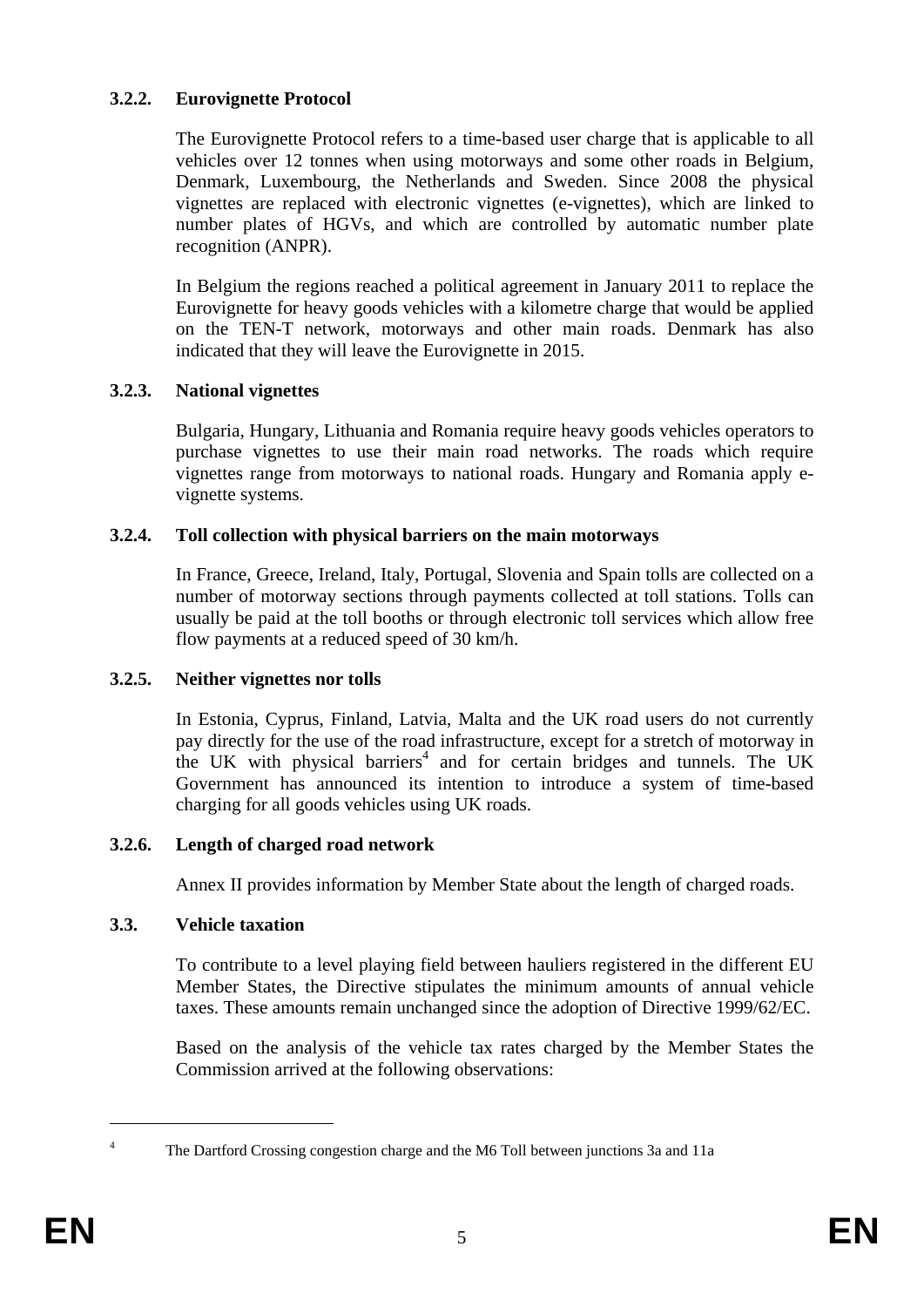Comparison of tax rates applied by the different Member States is not straightforward as there are many differences in the factors used to determine the level of the tax. Some Member States apply all the 3 criteria foreseen by the Directive (tonnage, number of axles and type of suspension) while many Member States apply only some of the criteria. A few Member States rely exclusively on tonnage.

There are large differences between the levels of taxes collected in different Member States. Even in the vehicle categories that are most widely used in international road freight transport the tax rate in the Member State that charges the highest rate can be up to more than  $8$  times higher<sup>5</sup> than in the Member States that charge the lowest rate (which is the minimum rate specified by the Directive). For vehicle categories that are less relevant in international road freight transport the differences can be even much bigger than this.

The Directive prescribes different minimum rates for vehicles with air suspension systems (or recognised equivalents) and vehicles with other suspension systems. This is justified by the increased damage caused to the road network by vehicles that are not equipped with air suspension systems. Not all Member States distinguish between the two categories. Vehicles with non-air suspension systems are, however, still in operation and they usually account for 5-10% of heavy goods vehicles. The use of such vehicles is largely restricted to the construction and agriculture sectors and would therefore have only a minimal impact on the functioning of the internal market in road freight transport.

Four Member States differentiate annual vehicle taxes according to the EURO emission class of the vehicle. The UK created a reduced pollution tax class for vehicles that qualify for a higher emission standard than that required by the EU legislation when the vehicle was manufactured. In Slovenia different tax rates apply for each EURO emission class. Hungary gives a reduction to EURO III vehicles and a higher reduction to EURO IV and cleaner vehicles. Germany applies a system consisting of 4 tax bands with the lowest rates available for vehicles that meet at least the EURO II standard. Even though the differentiation of annual vehicle tax rate according to EURO standards is not mandatory, it is considered that such differentiation can be a useful addition to the policy mix to promote the use of more environmentally friendly vehicles.

Annex III provides an overview of annual vehicle tax rates for a typical truck and trailer combination that is widely used in international road freight transport.

<sup>5</sup> For the same type of vehicle, in this case a EURO 5 HGV of max 25 tonnes gross laden weight with 3 axles and with air suspension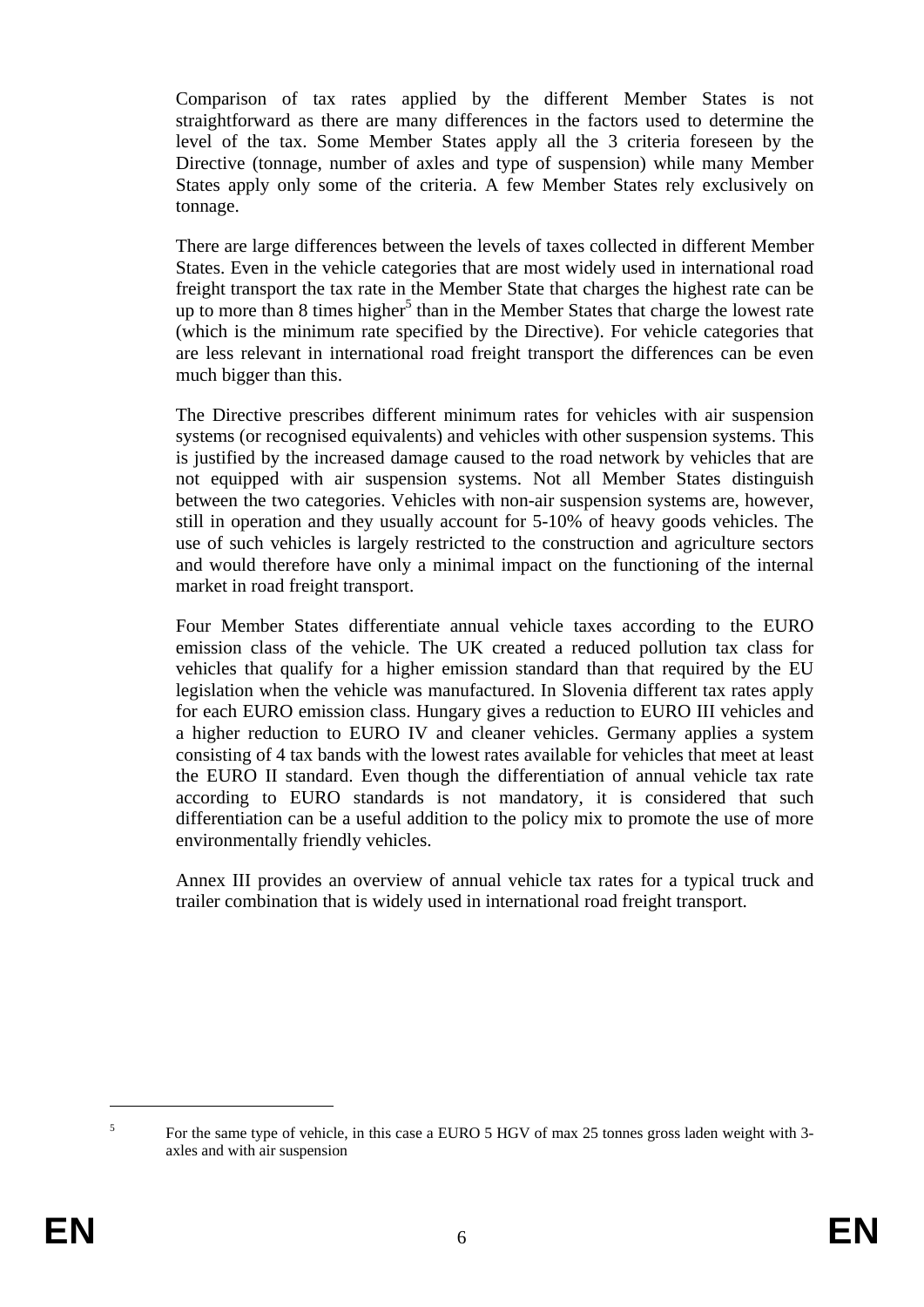### **4. ASSESSMENT OF THE IMPACTS OF THE DIRECTIVE**

#### **4.1. Impact on the objectives of sustainable transport policy**

Road user charges represent about 2% of total operating cost of European road freight operators. For this part, fuel costs account on average for about a third<sup>6</sup> of European hauliers' direct operating costs, which explains why the fluctuations of fuel prices during the years 2006-2010 had a significant impact on the performance of road hauliers. Therefore the actual impact of road charges on the behaviour of road users has to be considered against the background of other changes in the cost structure of their operating costs.

### **4.1.1. Reduction in vehicle-kilometres travelled and efficiency improvements in road freight transport and logistics**

Road charging can improve transport efficiency as transport users are encouraged to use their vehicles and available infrastructure more efficiently.

The response of transport users to the introduction of a road charge may involve a rerouting of the delivery, better logistic organisation (reduction of empty running, increase in load factors) or the choice of alternative modes of transport.

Increasing the average load and minimizing empty trips through improved organisation and scheduling limit the cost increases for the hauliers and shippers and increase the efficiency of the transport system as a whole.

The evaluation studies that have been published on the tolling systems in Austria, Germany and the Czech Republic suggest that road freight transport is sensitive to changes in transport prices and the relevant actors respond to the price signals given by the tolls. Statistics on freight transport in Germany and Austria show that the introduction of the tolls coincided with a decrease in the average distance travelled by trucks. $<sup>7</sup>$ </sup>

In general it is nevertheless difficult to isolate the impact of the introduction of tolls from other, sometimes reinforcing, sometimes counteracting effects such as the impact of the increased efficiency of the road haulage market that has resulted from market opening, the introduction of stricter enforcement policies, market demand for freight transport services driven by the general economic situation or fuel prices.

The very competitive nature of the road freight transport market makes it more difficult for hauliers to systematically and fully pass on the cost of the tolls to their customers. This gives an incentive to both hauliers and shippers to look for opportunities for efficiency improvements in the supply chain that can result in more load consolidation, less empty running and more optimised routing.

<sup>6</sup> UK RHA 2007 7

Significance and CE Delft, Price sensitivity of European road freight transport – towards a better understanding of existing results, 2010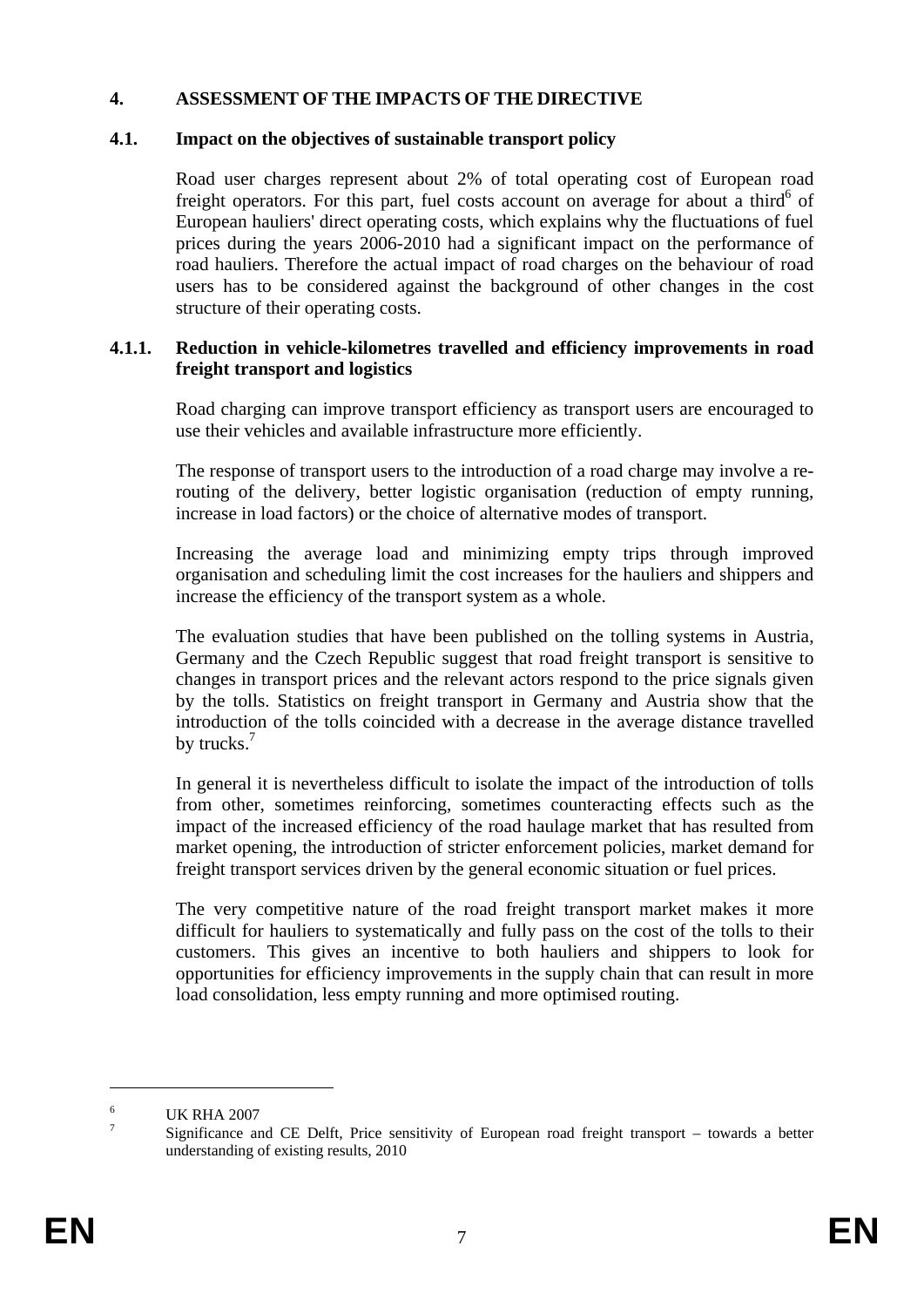Vignette systems and concession schemes that only apply to specific road sections are less efficient in changing user behaviour than network-wide integrated tolling systems. The price of the vignette does not properly reflect the costs generated by the actual use of the vehicle, especially in case of those hauliers who purchase annual vignettes. In case of isolated concession tolling schemes the impact of pricing on user behaviour is likely to be less pronounced than with fully integrated networkwide tolling systems.

## **4.1.2. Change of heavy goods vehicle fleet composition and reduction of harmful emissions**

It is clear from experience that tolls that are differentiated according to the EURO emission class of the vehicle will accelerate the renewal of the vehicle fleet and the resulting shift to less polluting technology will have a significant positive impact on emissions.

Germany has been applying differentiated tolls from the very beginning of the Maut to promote fleet renewal and a shift to cleaner vehicles. The current toll rates are differentiated in such a way as to take almost full advantage of the maximum permitted variation between the most polluting and the least polluting vehicle classes. The electronic tolling system allows the actual number of vehicle kilometres travelled by each EURO class to be accurately monitored. Over a 5 year period the combined share of EURO V and EEV (enhanced environmentally friendly vehicle) vehicles increased from less than 1% to more than 60%, which is significantly higher than the usual fleet renewal rate. Over the same period the share of EURO II or more polluting vehicles was reduced from 33.8% to 2.3%. This confirms that differentiated tolls can be a very effective means to promote the use of less polluting vehicles, especially if such differentiated tolls are deployed as part of a wider policy toolbox that may include other measures such as differentiated vehicle taxes or financial support for the acquisition of vehicles that exceed the applicable EURO standard.

#### **4.1.3. Reduction of traffic congestion**

Congestion in interurban road networks is a result of insufficient infrastructure capacity and the lack of efficient demand management. Differentiated tolls can be used to soften congestion peaks and redistribute traffic across a wider time period. As a result, road and other transport infrastructure can be used in a more efficient way ideally saving public spending by reducing the need for capacity expansion.

Tolls that are efficiently differentiated to combat congestion deliver time savings as certain users will avoid congested time periods in order to reduce the charges to be paid. This leads to reductions in the time spent on the road for those that pay the higher peak time tolls. In addition to time savings, reducing congestion peaks would also reduce the uncertainty in travel time and increase the reliability of delivery times. As less buffer time needs to be incorporated this leads to a reduction in delivery times for both short and long distance trips. For freight operators, this brings advantages in the planning of complex logistic process, more efficient use of resources, and hence increased competitiveness. Furthermore, reliable delivery times provide advantages for customers, including manufacturers whose production processes depend on timely deliveries.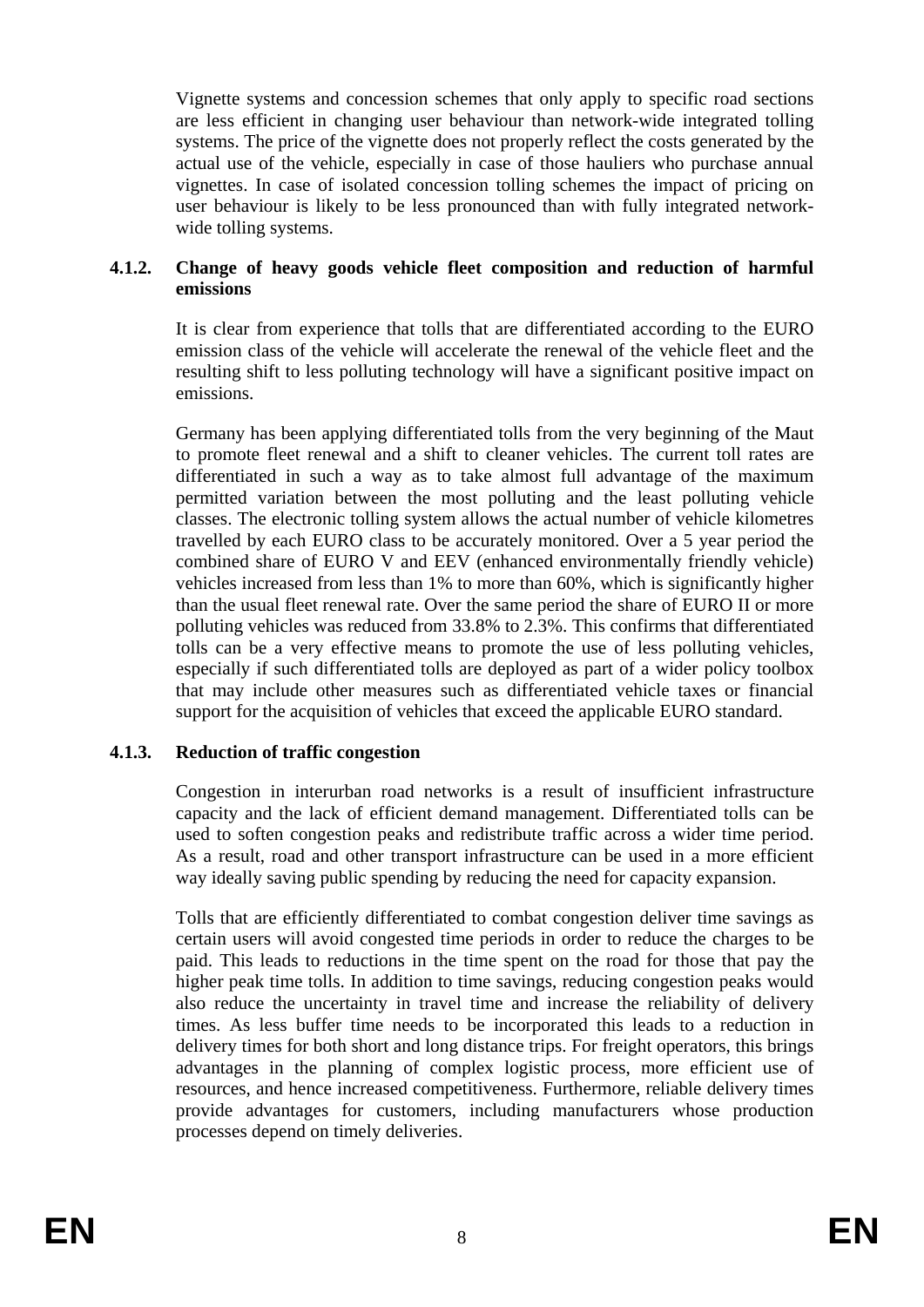The time-based differentiation of toll rates with a view to reducing congestion and minimising environmental damage is allowed by the Directive but unlike differentiation according to EURO class this type of differentiation is not a requirement. From the Member States operating integrated network-wide toll collection systems the Czech Republic is the only one applying time differentiation across the network. Here higher toll rates are applied between 3-9 pm on Friday afternoons. These Friday afternoon toll rates are up to 53% higher than the regular toll rates that apply during the rest of the week. In Austria the toll on the Brenner Pass is differentiated according to the time of the day with 100% higher tolls being applied to the heavier vehicles (four axles or more) during the night with the objective of reducing the impact of traffic-based noise emissions.

As regards the motorways with toll barriers, a time differentiation according to peak and off-peak periods has been applied in France on the A1 motorway between Lille and Paris, on the A14 motorway between Orgeval and Paris and on a section of the A86 motorway. Experience from these schemes shows, that differentiated tolls have induced changes in users' behaviour with a portion of the users avoiding the peak periods for the benefit of the cheaper off-peak periods.

In Spain the variation of toll rates according to time is applied on 12 individual sections of concession motorways. Tolls are differentiated according to different criteria and to varying degrees on the different motorway sections. On four motorway sections higher toll rates are applied during the summer season and Easter week, on three sections reduced toll rates are charged during the night, on four sections increased peak period toll rates are applied during 5 to 8 hours per day while on one motorway section a reduced tariff is applied over the weekend. The extent of the toll differentiation ranges from 11% to 100%. On one particular motorway section (Hub airport M-12) the night period is zero rated while a toll is levied during the day.

Slovenia also differentiates tolls according to time of the day applying a lower toll rate during the night with a difference of 11% between the lower and the higher toll rates.

Despite these encouraging results from the existing toll differentiation schemes there are a number of reasons why toll differentiation has not been more widely applied in the Member States. Toll operators reportedly face practical difficulties to adjust the differentiated charges to the changes in traffic demand in a way which ensures that differentiation is implemented in a manner that is revenue neutral over a period of two years. There has also been a lack of incentives for toll operators to introduce differentiated charges and increase the complexity and operating costs of the tolling system if no extra revenue is allowed to be generated. Finally, the limitations on the maximum variation might also reduce the potential effectiveness of differentiated tolling and this can also discourage operators from applying differentiated tolls.

From the road hauliers' point of view differentiated tolls offer a solution that is preferable to outright traffic bans as differentiated tolls enable hauliers to make a rational business decision about the scheduling of their deliveries and have the flexibility to operate during congested time periods if client requirements or other operational reasons justify the payment of the higher tolls.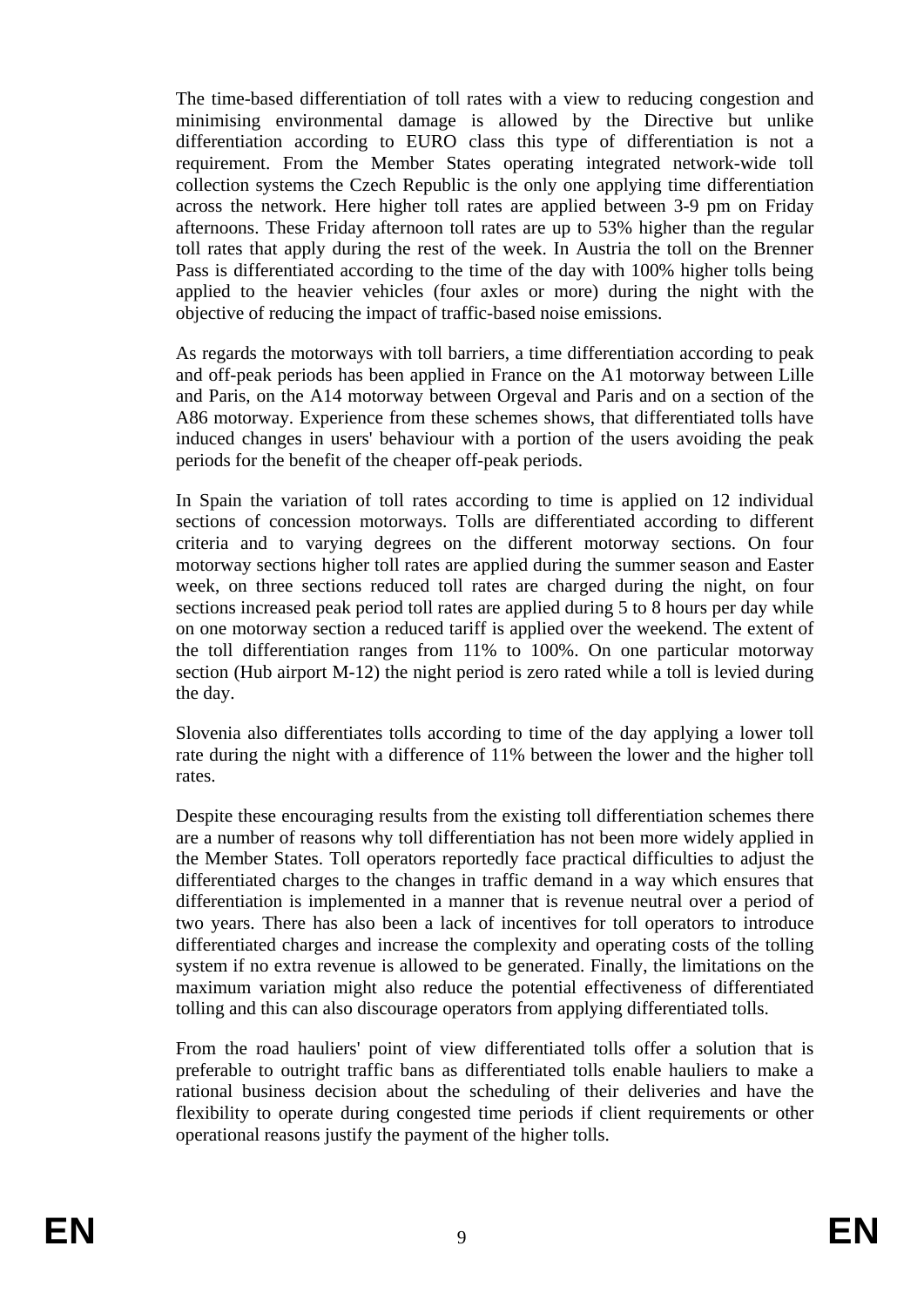## **4.1.4. Modal shift**

If the cost increases due to the introduction of road charges are transferred to the price of transport services, the competitive position of road against the other modes will change and for some combinations of product type, geographic area and time period it may become more economical to use rail, short-sea shipping or maritime transport.

Statistics indicate that rail transport increased in Austria after the introduction of tolling in Austria and Germany. Also in Germany the introduction of the road toll coincided with an increase in rail freight transport activity.

It is, however, difficult to establish a direct and general relationship between the introduction of road tolls and modal shift from road to other transport modes. This is due to the fact that not all loads are transferable to other modes either due to the characteristics of the load or the lack of available alternative transport options of the desired quality, the cost difference between road and other transport options might be more than the additional cost imposed on road transport by the introduction of the toll and price being only one of the criteria when decision makers decide between different transport modes.

One example of how road tolls can be used to promote modal shift is the mark-up levied on the Brenner motorway in Austria. The proceeds from the mark-up are earmarked to contribute to the construction of the Brenner Base Tunnel, a TEN-T priority rail project. The resulting shift from road to rail will deliver significant environmental benefits for the region. The mark-up therefore allows a kind of prefinancing of important new infrastructure projects. In 2011 the mark-up is extended to cover a longer section of the motorway across the whole sensitive region. Over the time of its application the mark-up is expected to generate revenues accounting for about 25% of the total cost of the Brenner Base Tunnel.

#### **4.2. Trends in traffic density/detours**

Tolling roads may divert traffic to parallel roads with no charges. This has a particularly negative impact when heavy goods vehicles use secondary roads which are usually less suitable and more accident prone than tolled motorways, and which may cross areas more sensitive to pollution and noise. Such traffic diversion is well known on roads parallel to concession motorways (e.g. between Zaragoza and Barcelona) or on un-tolled motorways in Alsace bordering the German tolled network. After the introduction of the toll on the Czech motorway network, the transport intensity of vehicles over 12 tonnes decreased by about 10% on the Czech motorways.8 The study did not cover how much of this traffic switched to non tolled roads within the Czech Republic but at the same time some transit traffic shifted from the Czech Republic to Austria as the overall cost advantage of transiting through the Czech Republic was reduced despite the fact that tolls are also applied in Austria. Experience in Germany also indicated that there was a detour effect especially in the first month after the introduction of the toll but then it gradually

<sup>8</sup> Brzobohatý, T., Analysis of impact of toll on road freight traffic intensities in the Czech Republic, The Czech Transport Federation, 2009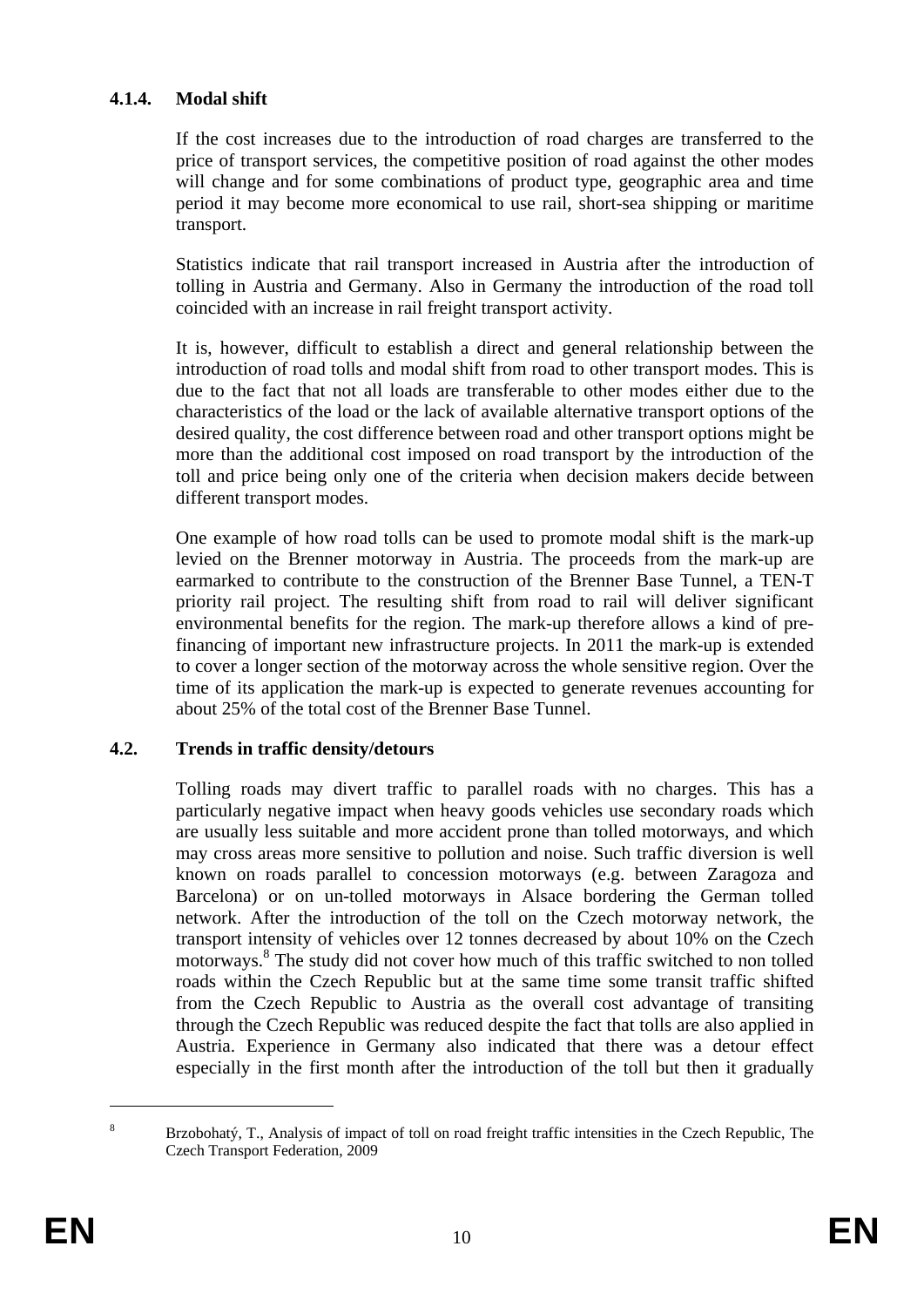reduced. It has to be noted that the quality of the available secondary road network is crucial as it makes a big difference to the willingness to take the detour. Detours can also be limited by imposing entry restriction on transit traffic.

While network-wide tolling offers a solution to the problem of detours within an individual Member State, it does not necessarily result in a decrease in net traffic density of the EU road network. It moreover does not eliminate potential detours through parallel or secondary roads.

## **4.3. Use of vehicles of more than 3.5 and less than 12 tonnes and all other road users**

The more categories of vehicles are included in a road charging scheme, the higher the efficiency and effectiveness of the scheme. The risk of excluding certain categories of vehicles from charging schemes is that some road transport operators could be tempted to put more freight on vehicles excluded from charging schemes than otherwise justified. Increased sales of non-charged vehicle categories around the time of the introduction of road charging schemes appear to confirm this observation. This situation creates an uneven level playing field for

Currently, Member States with vignettes (see Annex I) have chosen to exclude vehicles between 3.5 and 12 tonnes from charging schemes due to high administrative costs.

A fuller implementation of the user pays principle, by including all categories of vehicles in charging schemes, would contribute to achieving the 60% GHG emission reduction target of the White Paper on Transport<sup>9</sup>. It would moreover have a beneficial effect on the revenue generating potential of road charging schemes allowing a higher proportion of infrastructure costs to be covered and enabling traffic management objectives to be achieved if the price signals apply to all users.

# **4.4. Interoperability**

Electronic toll collection systems offer the possibility of charging road vehicles in a flexible way and allow targeted infrastructure charging policies but it is essential for such systems to be interoperable, also across national borders, to avoid creating new obstacles to traffic flow in Europe. Interoperability should enable road users to circulate throughout the European Union without having to install several devices to access different tolled infrastructure. There must be interoperability between the different charging systems so that paying charges would be a seamless operation throughout the EU.

Directive 2004/52/EC lays down the conditions for the interoperability of electronic road toll systems in the European Union. The Directive requires that all new electronic toll systems brought into service shall use one or more of the following technologies: satellite positioning (GNSS), mobile communications (GSM-GPRS) and microwave technology (DSRC). The Directive also sets up a European Electronic Toll Service (EETS), by which road users would only need to subscribe to

 $\overline{9}$ White Paper 'Roadmap to a single European transport area – Towards a competitive and resourceefficient transport system', COM(2011)144 final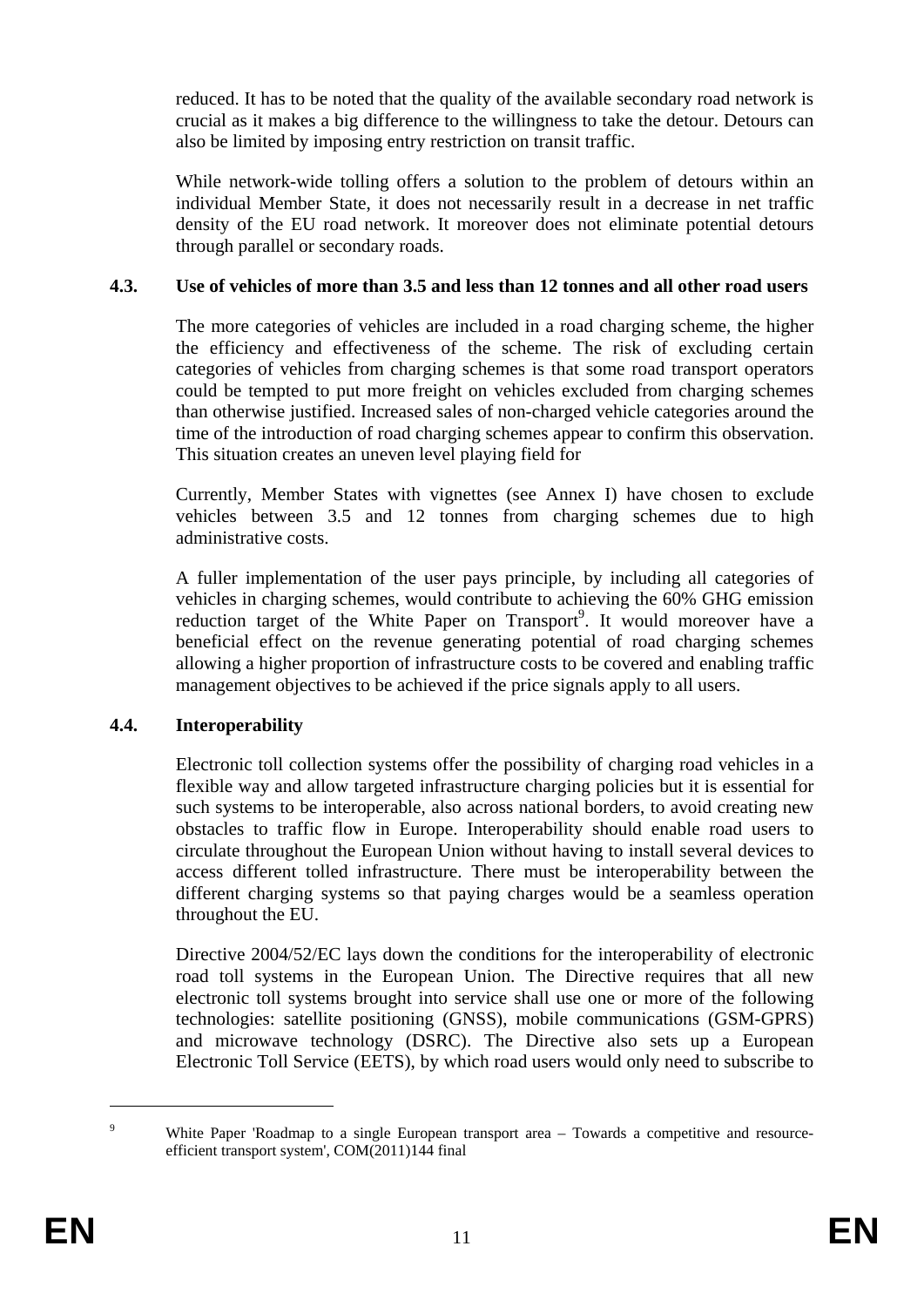a single contract with an EETS provider in order to be able to pay the tolls related to any road charging scheme requiring on-board equipment.

According to Directive 2004/52/EC, EETS should have been available for trucks in October 2012. This deadline could not been met, as explained in the Communication of the Commission on the implementation of EETS of 30 August  $2012^{10}$ . The Communication proposes a number of actions to remedy this delay. One of the actions, which has been initiated since the adoption of the Communication, is to promote a stepwise approach for EETS implementation with first deployment at cross-border regional level in Member States with significant volume of traffic and extended electronic road tolling. This initial regional deployment is promoted in a way that it can be extended at a later stage to cover all the electronically tolled road infrastructures in the EU. The Commission is providing its technical assistance for such regional deployment and is planning to grant TEN-T financial supports to those projects which can demonstrate their maturity, the full support of the Member States involved and their scalability so that they can be extended at a later stage to cover all EU tolled roads.

In addition under the latest amendment of the Directive which will be fully applicable at the latest by 28 September 2013, where a Member State collects tolls by means of a system that requires the use of on-board unit, it shall ensure that appropriate on-board units fully compliant with EETS can be obtained by all users. In other words, the Commission will therefore have to issue negative opinions on future tolling arrangements which would not comply with the EETS requirements, thereby reinforcing the need to accelerate the deployment of EETS.

# **4.5. Future charging schemes and developments in charging technology**

As demonstrated by the existing tolling systems the technology is mature enough to enable reliable toll collection and enforcement. As a result, a number of Member States are developing new distance based tolling, in part replacing existing vignette or barrier-tolled systems.

For example, France plans to introduce in 2013 a so-called "Ecotaxe" on 10,500 kilometres of currently toll-free highways and on about 5,000 kilometres of secondary roads that would otherwise face diversion from national roads.

During spring 2010 a political agreement was reached on the principle of introducing a new distance-based road pricing scheme for trucks in Denmark. This new road charging system is intended to replace the Danish participation in the time-based Eurovignette Protocol in 2015.

In Belgium a political agreement was reached between the regions at the beginning of 2011 to implement distance-based charging system of trucks above 3.5 tons on the Belgian TEN-T network, other motorways and some other roads to be decided at the regional level. The system is planned to be implemented in 2016.

<sup>10</sup> COM(2012) 474 final. Communication from the Commission. Implementation of the European Electronic Toll Service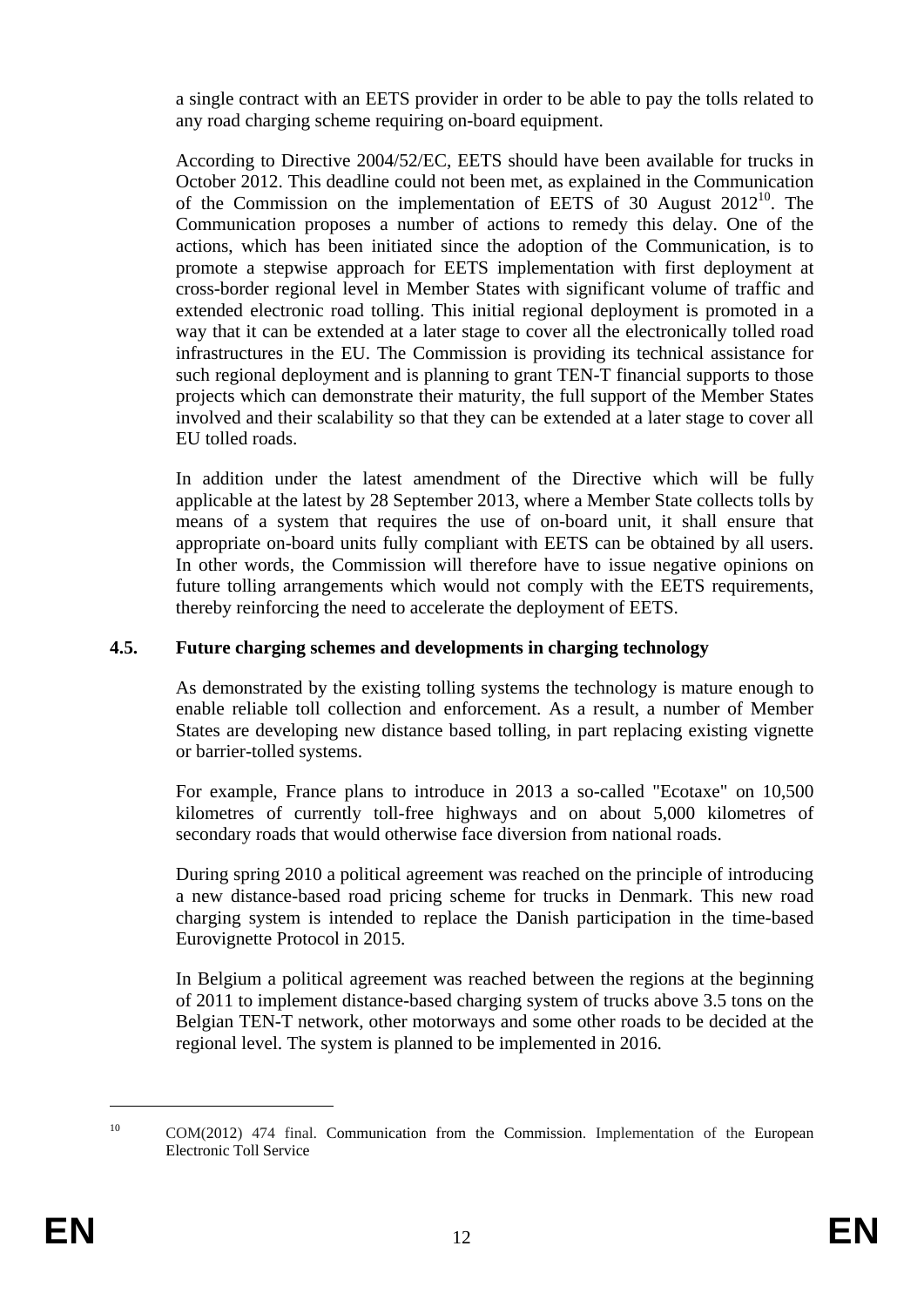Hungary continues the preparations for the introduction of a distance-based electronic tolling system to be implemented in 2013.

In October 2010 the Netherlands halted the relatively advanced preparations for introducing the planned distance-based charging system. The Netherlands intend to abolish the vignette scheme for heavy goods vehicles.

The UK Government has launched an official consultation concerning the introduction of a new vignette system for the use of almost entire road network by heavy goods vehicles of 12 tonnes and over. The scheme will be based on electronic vignettes (the tender for an electronic vignette provider is envisaged in 2013). Subject to the constraints of the legislative programme, the Government intends to implement the user charging scheme before the end of the current Parliament (May 2015). This would mean charging for foreign hauliers being introduced in April 2015, with UK hauliers facing road user charges and reductions in other taxes and charges from May 2014.

With the rapid advancement in information technology, the scope of a road pricing scheme could now include the deployment of a number of ITS technologies. The key functionalities include the collection and provision of information and guidance that can be used to enable better decision making by the transport user or the infrastructure operator, the controlling and directing of the movement of vehicles and the automating and enhancing of the efficiency of the road charging systems.

The successful integration of road charging systems with ITS applications will produce further benefits in terms of travel time reduction, improved security and service reliability and cost-effectiveness.

## **4.6. Impact on the internal market, including on island, landlocked and peripheral regions**

The smooth functioning of the internal market is depending on efficient instruments to internalise transport costs. Road charging contributes to more efficient investments on the trans-European network and more efficient use of infrastructure. Tolls and charges reflect a part of real costs which transport users are generating in relation to infrastructure, and increasingly also to externalities. Unless these real costs of transport are paid by users, these costs will have to be borne by society, through other instruments such as taxes. Road user charges are fairer and more efficient, as each motorist or haulier pays for his/her own use of the infrastructure, not for that of other users. By sending the correct price signals, user charges can shape more sustainable transport behaviour, e.g. re-directing road users to acquiring and using cleaner vehicles or using the roads outside peak hours.

Moreover road pricing, whereby vehicle operators can pay the same fair price for using the road infrastructure independent of their country of establishment, is an important element in ensuring fair competition in the internal market. In this respect, the Directive provides an effective framework which allows Member States to apply road charging and at the same time ensures that the road charging schemes do not discriminate occasional users, or other hauliers on the ground of their nationality or origin.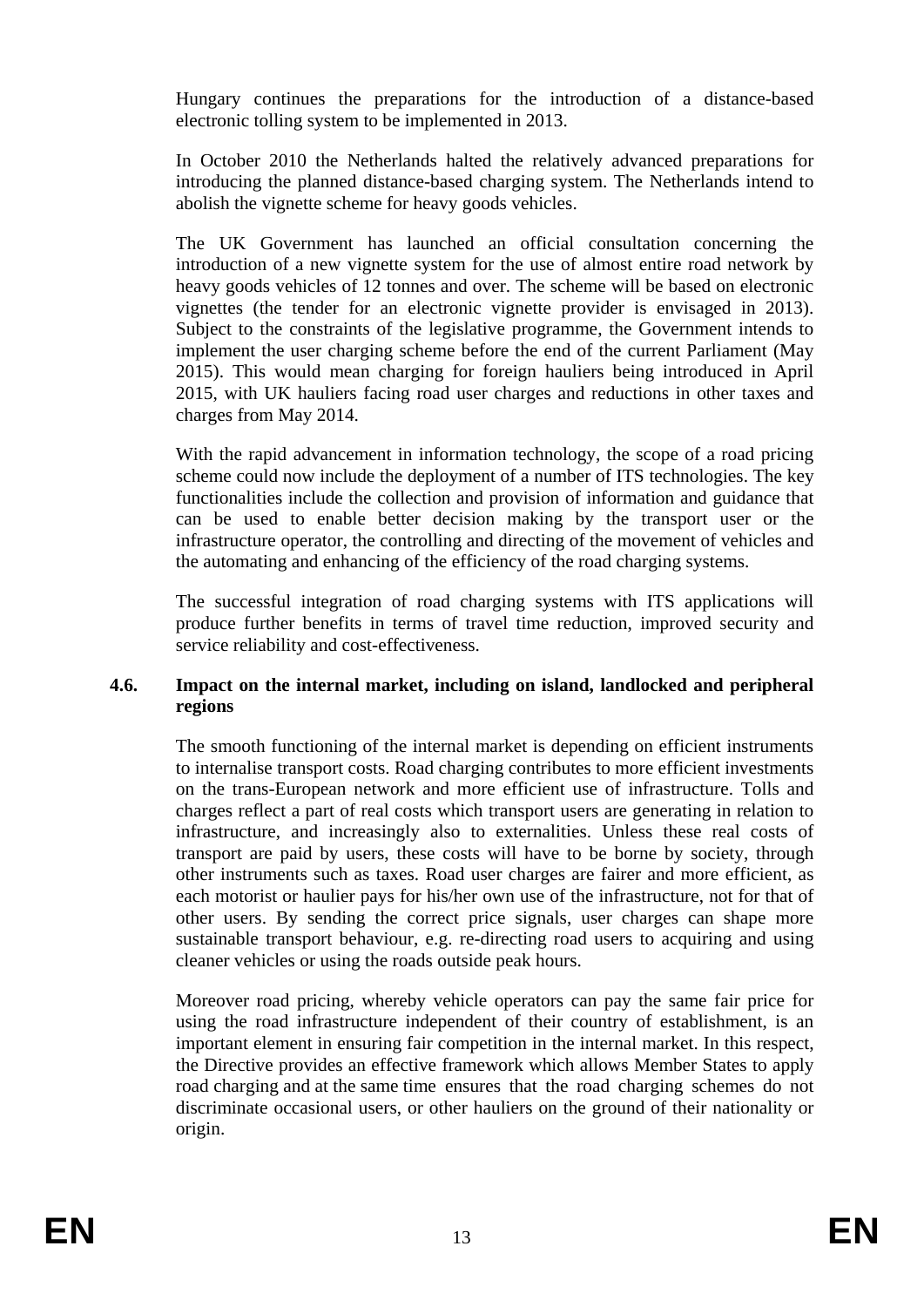However, in spite of the framework on road pricing provided by the Directive, a fully integrated Internal Market has not yet been achieved. The patchwork of charging systems (see Annex 1) and different technologies applied within these systems are causing higher administrative costs to hauliers, and in addition, different – and sometimes unclear - price signals encourage hauliers to perform detours around areas with relatively higher charges. Lastly, the patchwork of different charging systems may particularly disadvantage hauliers established in countries with high traffic density, such as transit countries where infrastructure needs, hence infrastructure expenditure, are typically higher. These countries have to more heavily rely on fuel and vehicle taxes, unless road pricing schemes are in place making resident as well as non-resident hauliers pay for their fair share of infrastructure costs.

In principle, the impact of road charging on final product prices is small, if not marginal, but this depends on how much of the additional cost can be absorbed by the hauliers through efficiency improvements and how much can be passed on the customers in a highly competitive transport market. The actual (percentage or per kilometre) impact also depends on the characteristics of the goods transported. The impact will be higher on low weight-to-volume and low price-to-weight products.

At an aggregate EU level the benefits of road charging in terms of increased net welfare are positive. At regional level these benefits are not distributed equally and a clear pattern can be distinguished. Regions with a high proportion of through-traffic benefit from the increased toll income resulting from trade between other regions that crosses them. Peripheral, islands and landlocked regions benefit from improved accessibility and better integration with central regions if toll revenues are recycled into investment of transport infrastructure.

#### **4.7. Impact on levels of investment in the sector**

The financing of the construction and maintenance of transport infrastructure can be provided from various sources that include road user charges and tolls, taxes related to the use of the vehicles such as vehicle registration and annual vehicle circulation taxes and the excise duty levied on the fuel used in transport or general taxation or a combination of these. Theoretically the investment needs of the sector could be provided from any of these sources but at times when national budgets are under serious pressure and there are conflicting spending priorities, the existence of a steady and predictable flow of revenues from road user charges and tolls provides a sound basis for the financing of the transport infrastructure. This can be further strengthened by the earmarking of these revenues as it is recommended by the Directive. The use of the revenues from road charges is more heterogeneous when the latter are collected by the State. In Austria, Bulgaria, Czech Republic, Romania and Lithuania, income is earmarked to the maintenance and development of road infrastructure. In Germany and Poland, they are also earmarked, but to transport in general (road and rail infrastructure, as well as freight operations in Germany). Finally in the other countries (Hungary, Belgium, Denmark, Ireland, Luxemburg, the Netherlands and Sweden), the legislation on road charging does not foresee any earmarking of revenues.

Lastly, road charges provide regular and stable revenue streams, which is an important decision criteria for private investors to engage in infrastructure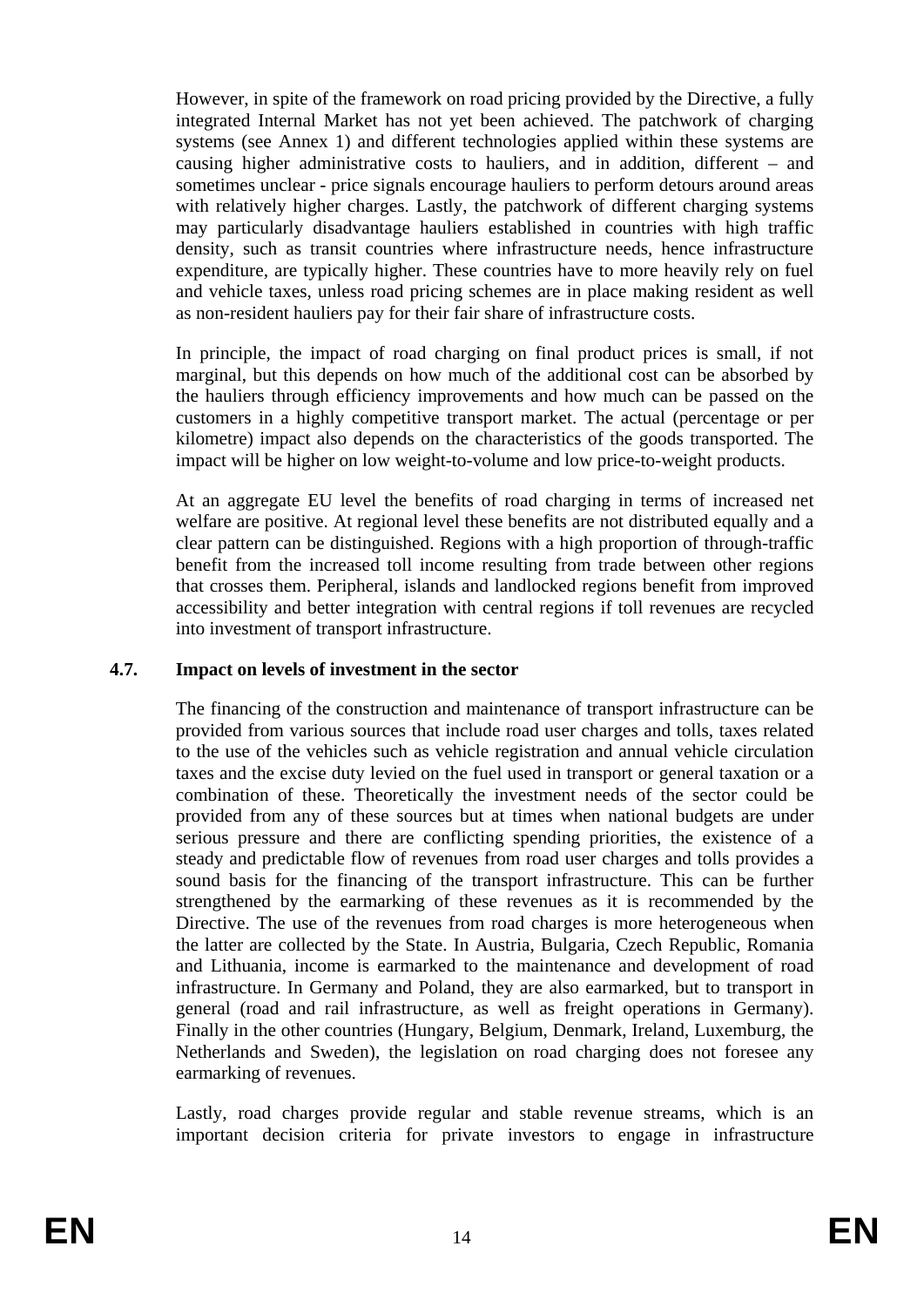investments, and which furthermore allows a more cost-effective<sup>11</sup> planning and execution of infrastructure maintenance.

# **5. CONCLUSIONS**

Properly planned and executed transport infrastructure investments have a positive impact on economic growth, create wealth and jobs, and enhance trade and geographical accessibility. However, there is an increased pressure on public resources for infrastructure funding, which has continued to fall in Europe since the 1970s, and a new systematic approach to infrastructure maintenance and pricing is required. The implementation of the "user pays" and "polluter pays" principle, while reflecting more appropriately the total cost of transport infrastructure and external costs, can provide an additional, fair and efficient way to ensure the adequate financing of transport infrastructure. Road charges can also secure the revenue flow for the regular and timely maintenance of the infrastructure and help attracting private investors in the Public Private Partnerships by notably provide guarantees for innovative financial instruments.

Differentiated kilometre-based tolls offer an appropriate instrument to recover from the users of heavy goods vehicles a fair share of the road infrastructure costs leading to a more resource efficient and less environmentally damaging transport. It can also provide clear price signals to better manage traffic flows and create more resourceefficient and sustainable transport by reducing congestion and the environmental impact of road transport.

However, whereas the Directive has established an appropriate framework for the recovery of infrastructure costs from heavy goods vehicles, great disparities in national road charging policies exist, which largely can be attributed to a slower than expected move from time-based user charges to integrated network-wide electronic tolling. Consequently, users do not receive, across the EU, consistent price signals capable of steering them towards a more sustainable use of the infrastructure. Moreover, the lack of harmonisation in both the type of charges (vignettes, tolls differentiated or not) and the type of charge-collecting technologies that are used results in additional administrative burden and costs both for public authorities and users. As an example, international hauliers currently need 11 different on-board units and tolling contracts, as well as 5 vignettes to be able to drive unhindered on European roads.

This patchwork of charging systems (see Annex 1) does not allow reaping the benefits of a fully integrated Internal Market. Consequently, hauliers are faced with higher administrative costs and they encourage hauliers to perform detours around areas with relatively higher charges. Also, the patchwork of charging systems may dis-advantage hauliers established in high traffic density countries having to foot a high infrastructure bill, unless fair road pricing schemes ensure that resident as well as non-resident hauliers pay for their share of infrastructure costs. The successful implementation and operation of integrated electronic tolling systems in several EU Member States have demonstrated that mature technologies already exist that allow

<u>.</u>

<sup>&</sup>lt;sup>11</sup> Up to 20% according to numbers from Germany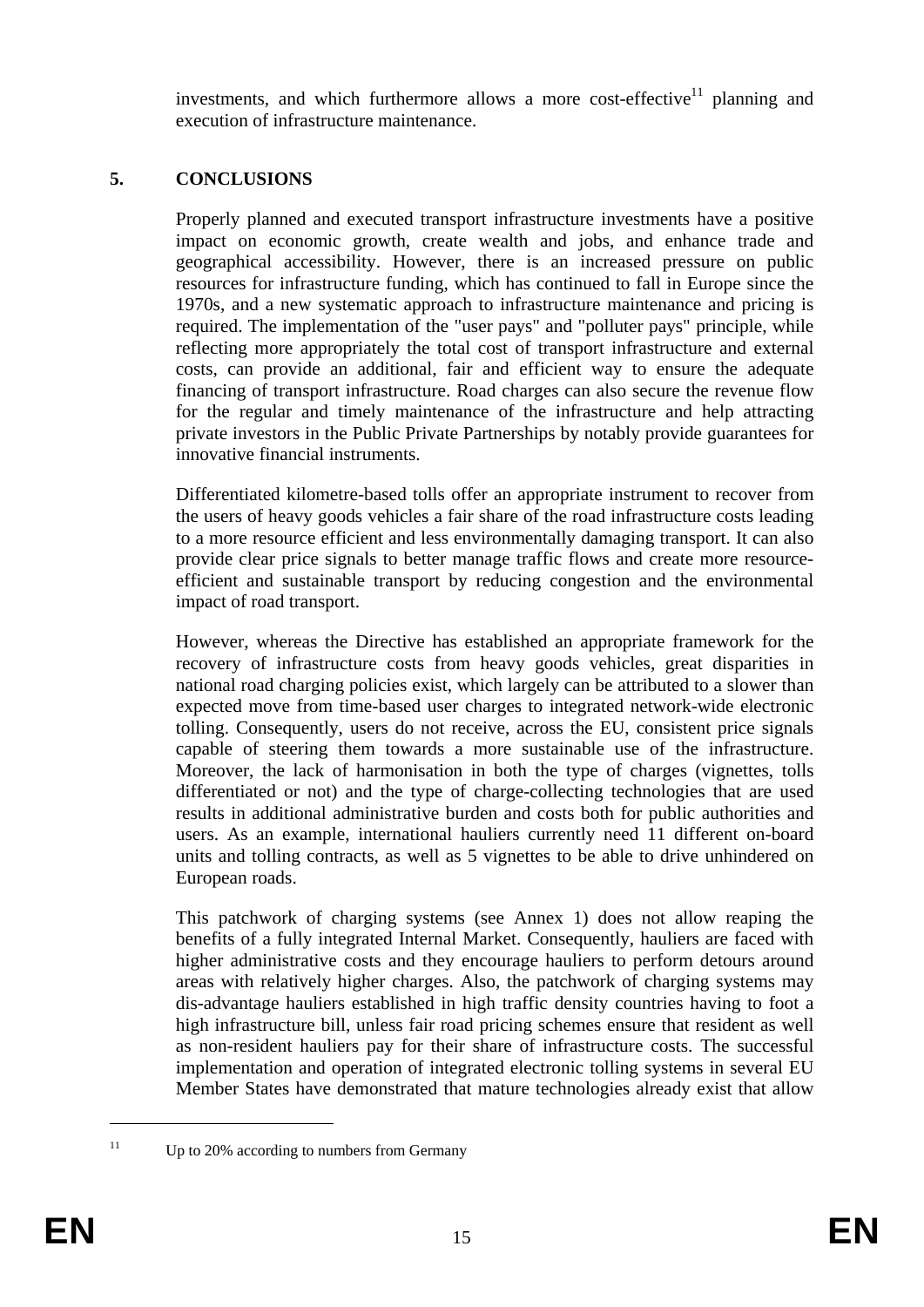efficient tolling without hindering the free flow of traffic. Adequate enforcement of tolls is possible without setting up physical toll barriers that can themselves be a source of congestion and environmental problems. But, existing electronic tolling systems do not take full advantage of their potential to increase the efficiency of transport operations. The effectiveness of toll differentiation based on the EURO emission class of the vehicle has been clearly demonstrated but much more could be done in terms of differentiating tolls with a view to reducing congestion.

Directive 2011/76/EU which recently amended Directive 1999/62/EC has now created an opportunity for Member States to move towards a higher degree of internalisation of external costs generated by heavy goods vehicles. The new Directive gives Member States the option to charge heavy goods vehicles for the costs of air and noise pollution they generate. The opportunity for a wider differentiation of toll rates according to the time of road use allows road operators to better manage traffic and reduce congestion. Additionally, the new Directive provides a strong incentive to earmark some of the tolling revenues to contribute to the financing of certain types of projects defined in the Directive such as projects for alternative transport infrastructure, innovative clean transport systems or safe parking areas. Several Member States are already actively working in view of fully using these new possibilities provided by Directive 2011/76/EU such as Austria, Belgium and Denmark. As mentioned in the introduction, a separate assessment will be made of this Directive with a view to highlighting any possible areas that may need to be addressed in accordance with the strategy of the 2011 Transport White Paper to move towards the full application of the 'user pays' and 'polluter pays' principles.

Lastly - and in addition to the outstanding issues of adequate financing for maintenance as well as inconsistent charging systems and sometimes incorrect price signals – there is usually no arrangements for consulting and for informing users about yearly adjustments of toll levels creating a risk of toll chargers abusing their monopolistic position and undermining the public acceptability of road charging. This point is particularly relevant for passenger cars for which there is no EU legislation to ensure the non-discriminatory and proportional character of the tolls or user charges paid.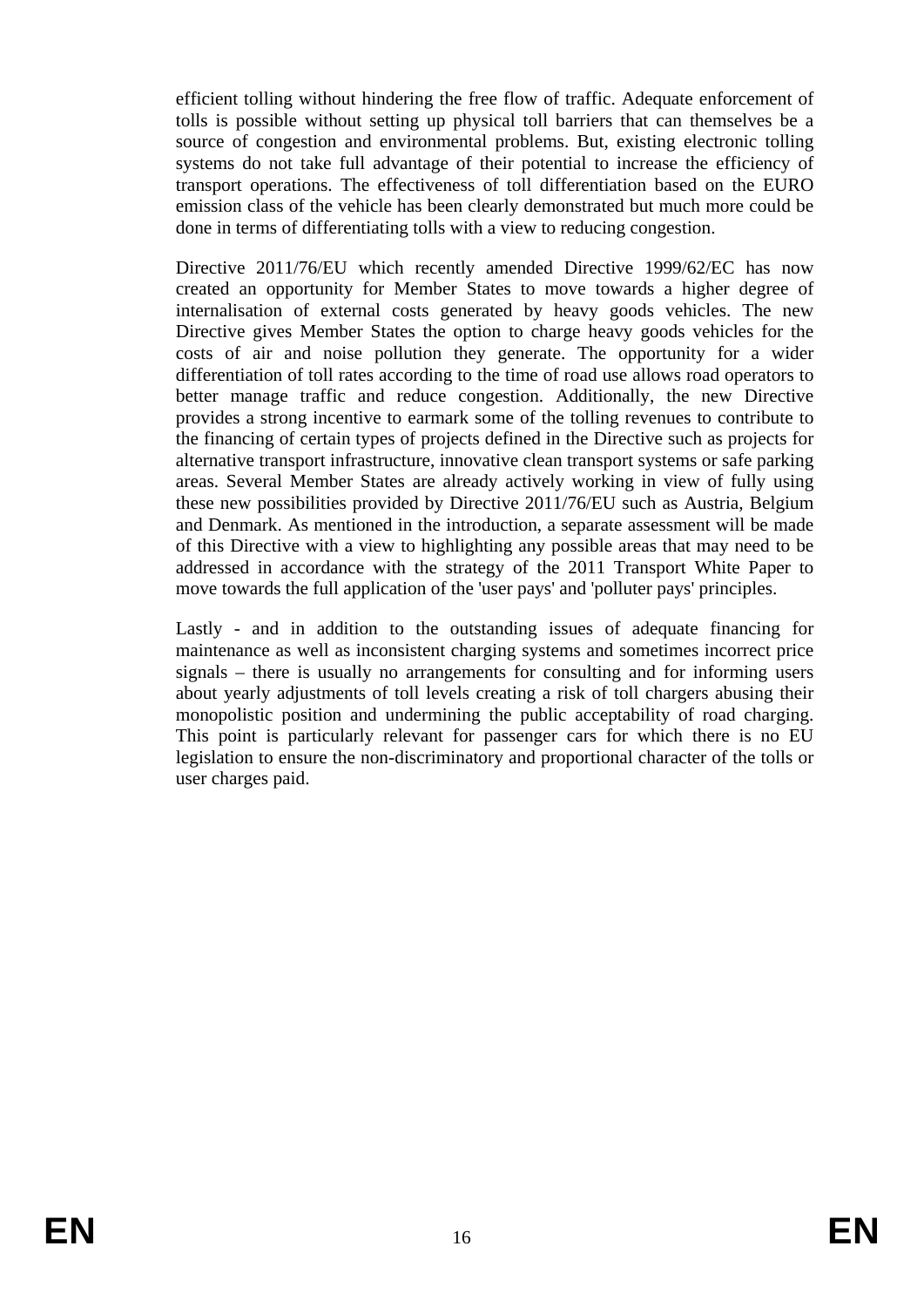## **6. ANNEXES**

# **Annex I – Charging of heavy goods vehicles in the EU**

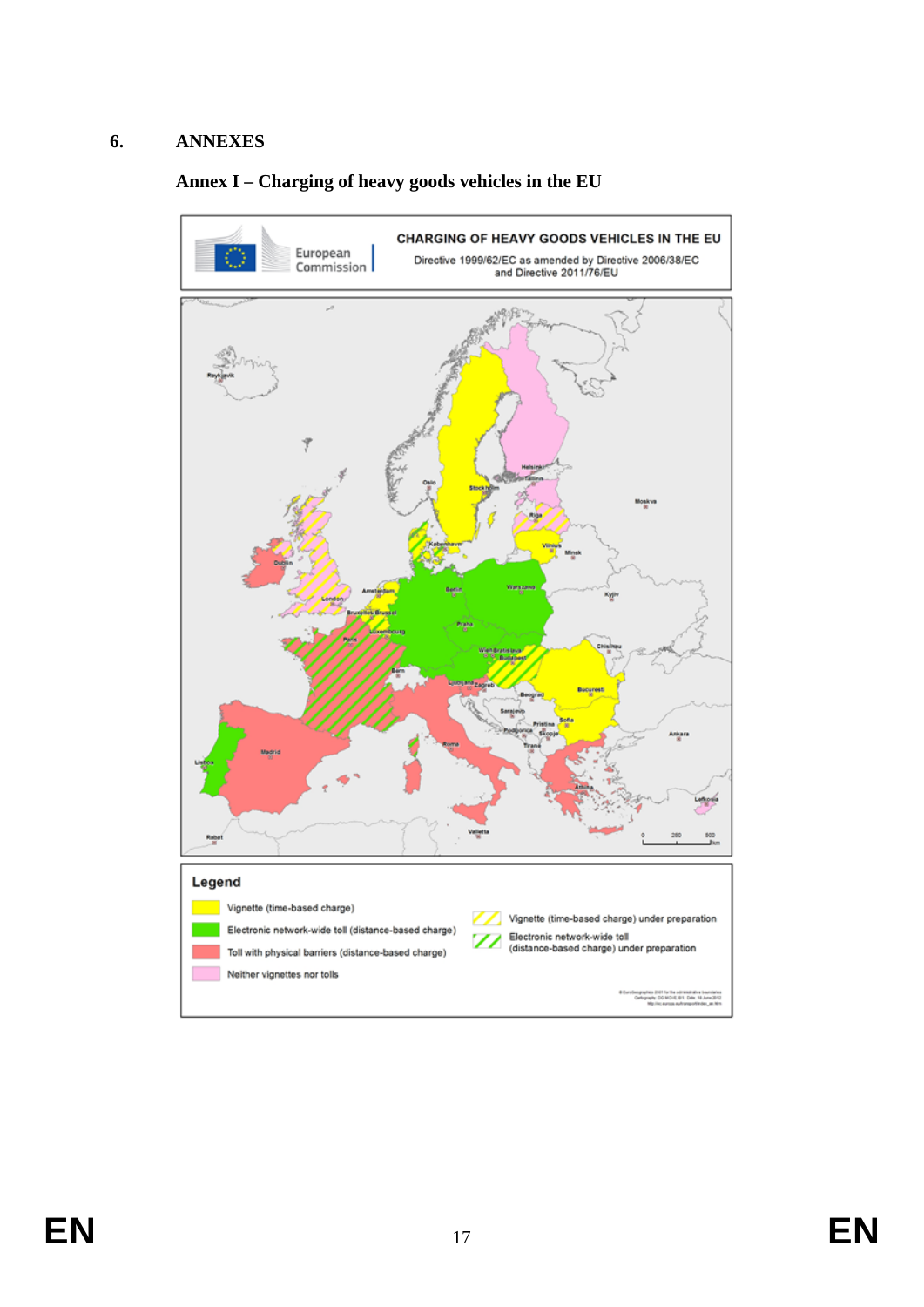# **Annex II – Length of charged road network by Member State**

| <b>Member States</b>                       | <b>TOLLED ROADS (KM)</b> |
|--------------------------------------------|--------------------------|
| with tolls                                 |                          |
| <b>Austria</b>                             | 2,178                    |
| <b>Czech Republic</b>                      | 1,376                    |
|                                            |                          |
| <b>France</b>                              | 8,614                    |
| Germany                                    | 13,800                   |
| Greece                                     | 916                      |
| <b>Ireland</b>                             | 304                      |
| Italy                                      | 5,773                    |
| <b>Poland</b>                              | 2,368                    |
| Portugal                                   | 1,700                    |
| <b>Slovakia</b>                            | 1,957                    |
| Slovenia                                   | 545                      |
| Spain                                      | 3,362                    |
| <b>TOTAL ABOVE</b>                         | 42,893                   |
| with vignettes for heavy<br>goods vehicles |                          |
| <b>Belgium</b>                             | 3,996                    |
| <b>Bulgaria</b>                            | N.A.                     |
| <b>Denmark</b>                             | 1,100                    |
| <b>Hungary</b>                             | 1,610                    |
| Lithuania                                  | 1,742                    |
| Luxembourg                                 | 93                       |
| <b>Netherlands</b>                         | 2,631                    |
| Romania                                    | 16,500                   |
| <b>Sweden</b>                              | 4,000                    |
| <b>TOTAL ABOVE</b>                         | 27,672                   |
| <b>Others</b>                              |                          |
| <b>Cyprus</b>                              | 0                        |
| <b>Estonia</b>                             | $\mathbf 0$              |
| <b>Finland</b>                             | 0                        |
| Latvia                                     | 0                        |
| <b>Malta</b>                               | 0                        |
| <b>United Kingdom</b>                      | 42                       |
| <b>TOTAL ABOVE</b>                         | 42                       |
| <b>GRAND TOTAL</b>                         | 70,607                   |